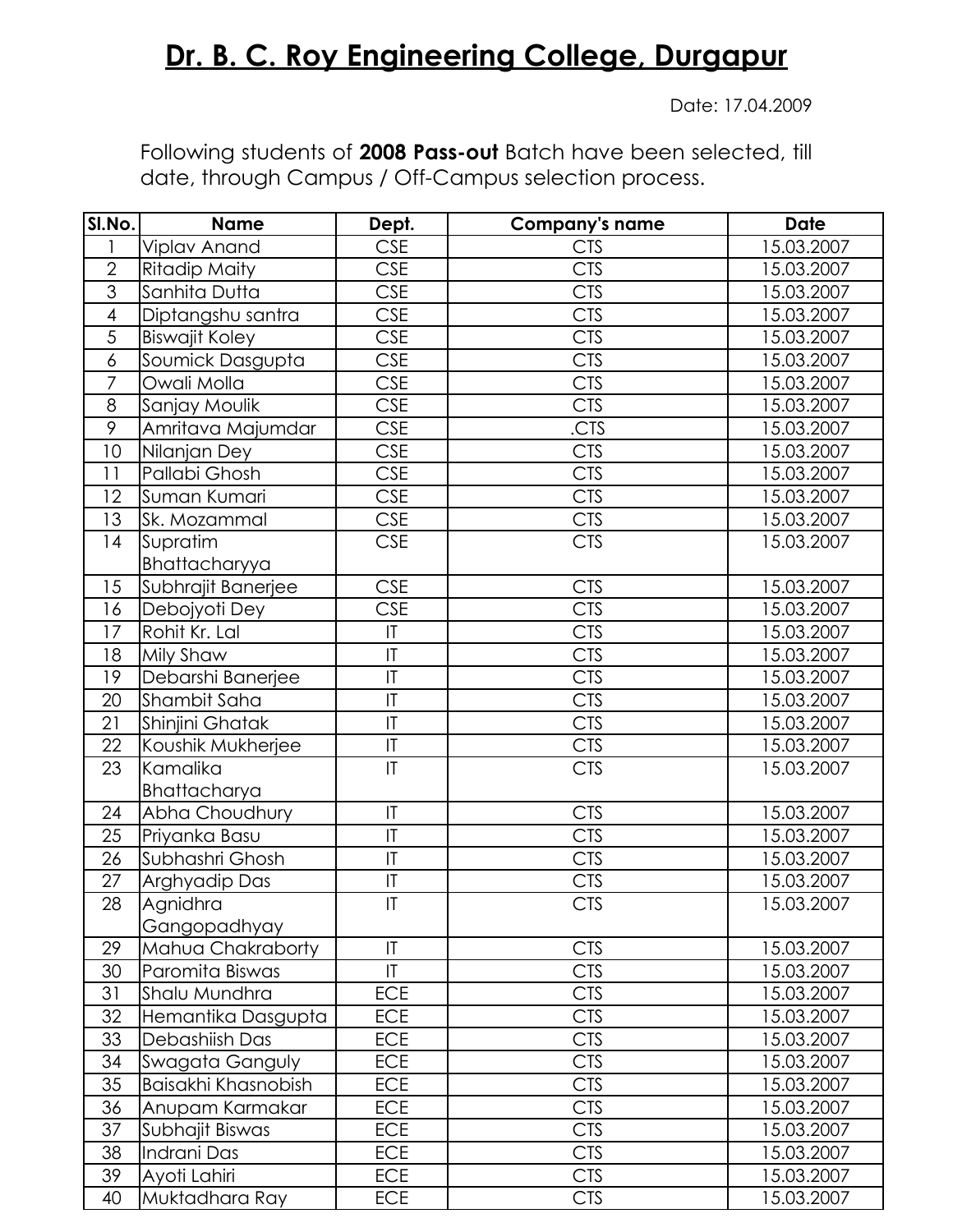| 41   | Sagnik Sinha        | <b>ECE</b>             | <b>CTS</b>   | 15.03.2007 |
|------|---------------------|------------------------|--------------|------------|
| 42   | Romit Ray           | <b>ECE</b>             | <b>CTS</b>   | 15.03.2007 |
| 43   | Arkapravo Sarkar    | EE.                    | <b>CTS</b>   | 15.03.2007 |
| 44   | Gourab Ghosh        | EE                     | <b>CTS</b>   | 15.03.2007 |
| 45   | Mayukh Deb          | EE.                    | <b>CTS</b>   | 15.03.2007 |
| 46   | Partha Sarathi Roy  | <b>EE</b>              | <b>CTS</b>   | 15.03.2007 |
|      | Chowdhury           |                        |              |            |
| 47   | Somdatta Majumdar   | <b>EE</b>              | <b>CTS</b>   | 15.03.2007 |
| 48   | Sourav Chandra      | <b>EE</b>              | <b>CTS</b>   | 15.03.2007 |
| 49   | Bitan Adhikary      | <b>EE</b>              | <b>CTS</b>   | 15.03.2007 |
| 50   | Amit Kumar          | ME                     | <b>CTS</b>   | 15.03.2007 |
| 51   | Gourab Mukherjee    | <b>ME</b>              | <b>CTS</b>   | 15.03.2007 |
| 52   | Abhishek Mukherjee  | <b>ME</b>              | <b>CTS</b>   | 15.03.2007 |
| 53   | Sumit Anand         | <b>ME</b>              | <b>CTS</b>   | 15.03.2007 |
| 54   | Abhijit Dutta       | ME                     | <b>CTS</b>   | 15.03.2007 |
| 55   | Ranadip Paul        | <b>ME</b>              | <b>CTS</b>   | 15.03.2007 |
| 56   | Ramanooj Sikdar     | <b>ME</b>              | <b>CTS</b>   | 15.03.2007 |
| 57   | Animesh Das         | <b>ME</b>              | <b>CTS</b>   | 15.03.2007 |
| 58   | Rakesh Kumar        | <b>ME</b>              | <b>CTS</b>   | 15.03.2007 |
|      |                     | EIE                    |              |            |
| 59   | Abhijit Goswami     |                        | <b>CTS</b>   | 15.03.2007 |
| 60   | Amit Ghosh          | <b>EIE</b>             | <b>CTS</b>   | 15.03.2007 |
| 61   | Amit K. Mandal      | EIE                    | <b>CTS</b>   | 15.03.2007 |
| 62   | Richa Srivastava    | <b>EIE</b>             | <b>CTS</b>   | 15.03.2007 |
| 63   | Arnab Bagchi        | EIE                    | <b>CTS</b>   | 15.03.2007 |
| 64   | Tanaya Bhattacharya | EIE                    | <b>CTS</b>   | 15.03.2007 |
| 65   | Debanwita Mitra     | EIE                    | <b>CTS</b>   | 15.03.2007 |
| 66   | Ranjana             | <b>EIE</b>             | <b>CTS</b>   | 15.03.2007 |
| 67   | Sinthia Mondal      | <b>EIE</b>             | <b>CTS</b>   | 15.03.2007 |
| 68   | Shilpi Verma        | EIE                    | <b>CTS</b>   | 15.03.2007 |
| 69   | K. Lakshmi          | EIE                    | <b>CTS</b>   | 15.03.2007 |
| 70   | Pratyush Mazumdar   | <b>EIE</b>             | <b>CTS</b>   | 15.03.2007 |
| 71   | Utsa Banerjee       | <b>EIE</b>             | <b>CTS</b>   | 15.03.2007 |
| 72   | Tuhin Basak         | EIE                    | <b>CTS</b>   | 15.03.2007 |
| 73   | Ratnadip Chaudhuri  | EIE                    | <b>CTS</b>   | 15.03.2007 |
| 74   | Shubhajeet Ghosh    | EIE                    | <b>CTS</b>   | 15.03.2007 |
| 75   | Saurav Gupta        | <b>EIE</b>             | <b>CTS</b>   | 15.03.2007 |
| 76   | Abhishek Naskar     | EIE                    | <b>CTS</b>   | 15.03.2007 |
| $77$ | Yashodhara Acharya  | <b>EIE</b>             | <b>CTS</b>   | 15.03.2007 |
| 78   | Nitu Singh          | <b>MCA</b>             | <b>CTS</b>   | 15.03.2007 |
| 79   | Abhradip Choudhuri  | EE.                    | <b>WIPRO</b> | 17.03.2007 |
| 80   | Mrinmoy Roy         | EE                     | <b>WIPRO</b> | 17.03.2007 |
|      | Chaudhuri           |                        |              |            |
| 81   | Ayush Sahastranshu  | EE                     | <b>WIPRO</b> | 17.03.2007 |
| 82   | Ranajit Dey         | <b>CSE</b>             | <b>WIPRO</b> | 17.03.2007 |
| 83   | Renu Kumari Sharma  | <b>CSE</b>             | <b>WIPRO</b> | 17.03.2007 |
| 84   | Subhadeep Basu      | <b>CSE</b>             | <b>WIPRO</b> | 17.03.2007 |
| 85   | Amrita Mukherjee    | <b>CSE</b>             | <b>WIPRO</b> | 17.03.2007 |
| 86   | Amal Mandal         | <b>CSE</b>             | <b>WIPRO</b> | 17.03.2007 |
| 87   | Shoumik Roy         | <b>CSE</b>             | <b>WIPRO</b> | 17.03.2007 |
|      | Choudhury           |                        |              |            |
| 88   | Shirsendu Sarkar    | <b>CSE</b>             | <b>WIPRO</b> | 17.03.2007 |
| 89   | Abakash Singha      | $\mathsf{I}\mathsf{T}$ | <b>WIPRO</b> | 17.03.2007 |
| 90   | Sourav Sinha        | $\mathsf{I}\mathsf{T}$ | <b>WIPRO</b> | 17.03.2007 |
|      |                     |                        |              |            |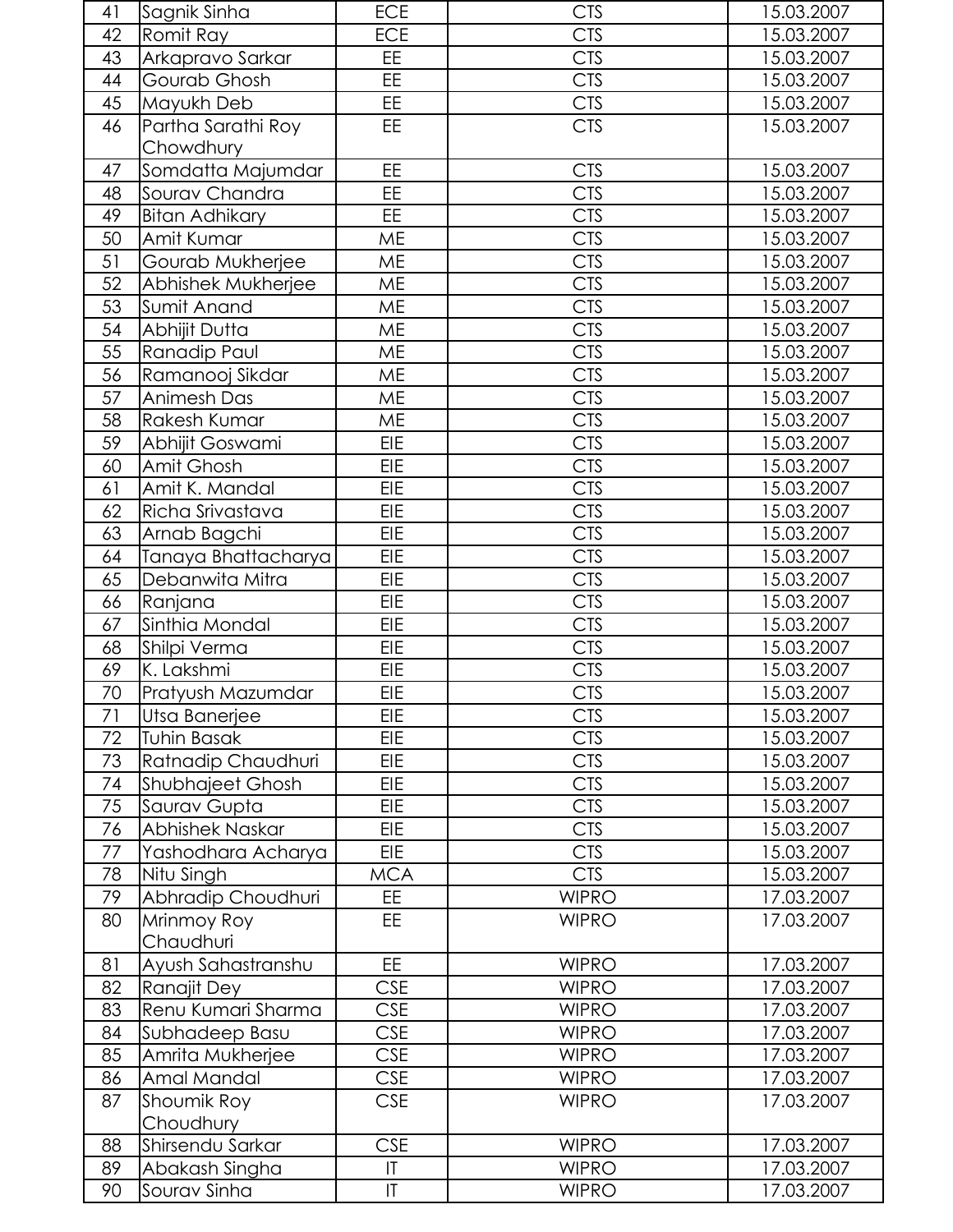| 91  | Piana Biswas               | IT           | <b>WIPRO</b>                          | 17.03.2007 |
|-----|----------------------------|--------------|---------------------------------------|------------|
| 92  | Dhrubojyoti Roy            | T            | <b>WIPRO</b>                          | 17.03.2007 |
| 93  | Suprit Mitra               | <b>EIE</b>   | <b>WIPRO</b>                          | 17.03.2007 |
| 94  | Suravi Chatterjee          | <b>EIE</b>   | <b>WIPRO</b>                          | 17.03.2007 |
| 95  | Ratnesh Kr. Pandey         | <b>EIE</b>   | <b>WIPRO</b>                          | 17.03.2007 |
| 96  | Souvik Das                 | EIE          | <b>WIPRO</b>                          | 17.03.2007 |
| 97  | Partha Pratim Ghosh        | <b>EIE</b>   | <b>WIPRO</b>                          | 17.03.2007 |
| 98  | Sarit Banerjee             | EIE          | <b>WIPRO</b>                          | 17.03.2007 |
| 99  | Praloy Sengupta            | <b>ECE</b>   | <b>WIPRO</b>                          | 17.03.2007 |
| 100 | Mahulima Mukherjee         | <b>ECE</b>   | <b>WIPRO</b>                          | 17.03.2007 |
| 101 | Samiran Ghatak             | <b>ECE</b>   | <b>WIPRO</b>                          | 17.03.2007 |
| 102 | Rahul Sharma               | <b>ECE</b>   | <b>WIPRO</b>                          | 17.03.2007 |
| 103 | Sushmita Das               | <b>ECE</b>   | <b>WIPRO</b>                          | 17.03.2007 |
| 104 | Raju Gupta                 | <b>ECE</b>   | <b>WIPRO</b>                          | 17.03.2007 |
| 105 | Victor Roy                 | <b>ECE</b>   | <b>WIPRO</b>                          | 17.03.2007 |
| 106 | Soumi Bardhan              | <b>ECE</b>   | <b>WIPRO</b>                          | 17.03.2007 |
| 107 | Vasant Singh               | <b>ECE</b>   | <b>WIPRO</b>                          | 17.03.2007 |
| 108 | Sujit Kumar dey            | <b>ECE</b>   | <b>WIPRO</b>                          | 17.03.2007 |
| 109 | Sonu Katesaria             | <b>ECE</b>   | <b>WIPRO</b>                          | 17.03.2007 |
| 110 | Kingshuk Dey               | <b>ECE</b>   | <b>WIPRO</b>                          | 17.03.2007 |
| 111 | Chinto Sunny0              | <b>CSE</b>   | <b>INFOSYS</b>                        | 24.03.2007 |
| 112 | Avik Bhadra                | <b>ECE</b>   | <b>INFOSYS</b>                        | 24.03.2007 |
| 113 | Sudip Mahato               | <b>ECE</b>   | <b>INFOSYS</b>                        | 24.03.2007 |
| 114 | Samudra Som                | EE           | <b>INFOSYS</b>                        | 24.03.2007 |
| 115 | Sharat Chandra             | <b>EIE</b>   | <b>INFOSYS</b>                        | 24.03.2007 |
|     | Pathak                     |              |                                       |            |
| 116 | Manidipta Roy              | <b>EIE</b>   | <b>INFOSYS</b>                        | 24.03.2007 |
| 117 | Saugata Chatterjee         | $\sf I\sf T$ | <b>Tech Mahindra</b>                  | 10.04.2007 |
| 118 | Mousumi Dey                | T            | <b>Tech Mahindra</b>                  | 10.04.2007 |
| 119 | Anamika Banerjee           | <b>CSE</b>   | <b>Tech Mahindra</b>                  | 10.04.2007 |
| 120 | Nandita Saha               | <b>CSE</b>   | <b>Tech Mahindra</b>                  | 10.04.2007 |
| 121 | Dibakar Bag                | <b>CSE</b>   | <b>Tech Mahindra</b>                  | 10.04.2007 |
| 122 | Upal Mukherjee             | <b>CSE</b>   | <b>Tech Mahindra</b>                  | 10.04.2007 |
| 123 | Sourav Dey                 | <b>CSE</b>   | <b>Tech Mahindra</b>                  | 10.04.2007 |
| 124 | Sunanda Dasgupta           | <b>ECE</b>   | <b>Tech Mahindra</b>                  | 10.04.2007 |
| 125 | Krishnendu Mondal          | <b>ECE</b>   | <b>Tech Mahindra</b>                  | 10.04.2007 |
| 126 | Tanmoy Mukherjee           | <b>ECE</b>   | <b>Tech Mahindra</b>                  | 10.04.2007 |
| 127 | Arunava Das                | <b>ECE</b>   | <b>Tech Mahindra</b>                  | 10.04.2007 |
| 128 | Sitang Biswas              | <b>ECE</b>   | <b>Tech Mahindra</b>                  | 10.04.2007 |
| 129 | Rohitav Bakshi             | EE.          | <b>Tech Mahindra</b>                  | 10.04.2007 |
| 130 | Gouranga Ray               | EE           | <b>Tech Mahindra</b>                  | 10.04.2007 |
|     | Chowdhury                  |              |                                       |            |
| 131 | Mitesh Kumar<br>Srivastava | <b>ME</b>    | <b>Tech Mahindra</b>                  | 10.04.2007 |
| 132 | Daipayan Sarkar            | <b>ME</b>    | <b>Tech Mahindra</b>                  | 10.04.2007 |
| 133 | Somnath Roy                | ME           | <b>Tech Mahindra</b>                  | 10.04.2007 |
| 134 | Neeraj Pushkar             | <b>EIE</b>   | Honeywell Automation                  | 19.04.2007 |
|     |                            |              | India Limited                         |            |
| 135 | Sourav Mukherjee           | <b>ECE</b>   | Honeywell Automation<br>India Limited | 19.04.2007 |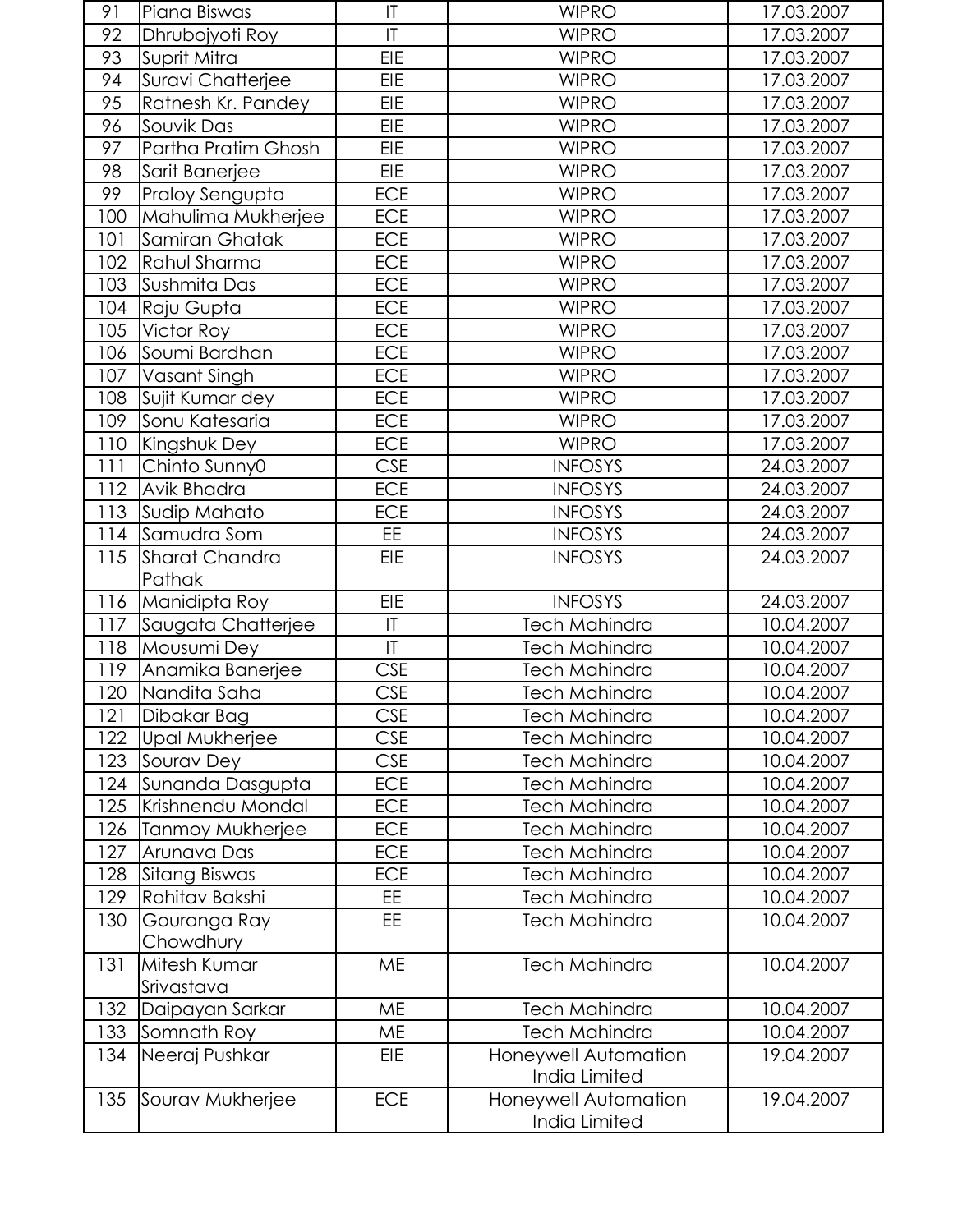| 136 | Rahul Sharma            | <b>ME</b>              | VA Tech. Wabag           | 01.05.2007 |
|-----|-------------------------|------------------------|--------------------------|------------|
| 137 | Saurabh Ghatak          | <b>ECE</b>             | Torry Harris Pvt. Ltd.   | 28.04.2007 |
| 138 | Pranjal Goswami         | <b>ECE</b>             | Torry Harris Pvt. Ltd.   | 28.04.2007 |
| 139 | Rahul Mukherjee         | <b>CSE</b>             | Torry Harris Pvt. Ltd.   | 28.04.2007 |
| 140 | Arindam Ghosh           | $\mathsf{I}\mathsf{T}$ | Allfon Systems Pvt. Ltd. | 01.05.2007 |
| 141 | <b>Akash Chatterjee</b> | $\mathsf{I}\mathsf{T}$ | Allfon Systems Pvt. Ltd. | 01.05.2007 |
| 142 | Soumenn Roy             | T                      | Allfon Systems Pvt. Ltd. | 01.05.2007 |
| 143 | Leena Bose              | $\mathsf{I}\mathsf{T}$ | Allfon Systems Pvt. Ltd. | 01.05.2007 |
| 144 | Prittish Chanda         | $\overline{1}$         | Allfon Systems Pvt. Ltd. | 01.05.2007 |
| 145 | Arup Kumar Sen          | <b>CSE</b>             | Allfon Systems Pvt. Ltd. | 01.05.2007 |
| 146 | Leena Biswas            | <b>CSE</b>             | Allfon Systems Pvt. Ltd. | 01.05.2007 |
| 147 | Anirban                 | <b>CSE</b>             | Allfon Systems Pvt. Ltd. | 01.05.2007 |
|     | Bandyopadhyay           |                        |                          |            |
| 148 | Angira Sarkar           | <b>CSE</b>             | Allfon Systems Pvt. Ltd. | 01.05.2007 |
| 149 | Dheeraj Kumar           | <b>ECE</b>             | Allfon Systems Pvt. Ltd. | 01.05.2007 |
| 150 | Surendra Kumar          | <b>ECE</b>             | Allfon Systems Pvt. Ltd. | 01.05.2007 |
|     | Sharma                  |                        |                          |            |
| 151 | Priyaraj Banerjee       | <b>EIE</b>             | Allfon Systems Pvt. Ltd. | 01.05.2007 |
| 152 | Gourab Sarkar           | <b>EIE</b>             | Allfon Systems Pvt. Ltd. | 01.05.2007 |
| 153 | Saurav Kantha           | <b>MCA</b>             | Allfon Systems Pvt. Ltd. | 01.05.2007 |
| 154 | Soumik Das Modak        | <b>MCA</b>             | Allfon Systems Pvt. Ltd. | 01.05.2007 |
| 155 | Nadeem Asgar            | EE                     | Satyam                   | 02.05.2007 |
| 156 | Parikshit Nandy         | EE.                    | Satyam                   | 02.05.2007 |
| 157 | Sayan Bhattacharya      | ME                     | Satyam                   | 02.05.2007 |
| 158 | Arya Kumari             | <b>ECE</b>             | <b>Hewlett Packard</b>   | 14.05.2007 |
| 159 | Dhiraj Kumar            | ECE                    | <b>Hewlett Packard</b>   | 14.05.2007 |
| 160 | Surendra Kr. Sharma     | <b>ECE</b>             | <b>Hewlett Packard</b>   | 14.05.2007 |
| 161 | Debolina Majumdar       | <b>EE</b>              | <b>Hewlett Packard</b>   | 14.05.2007 |
| 162 | Priyaraj Banerjee       | <b>EIE</b>             | <b>Hewlett Packard</b>   | 14.05.2007 |
| 163 | Soumendra Nath          | EE                     | <b>Hewlett Packard</b>   | 14.05.2007 |
|     | Singha                  |                        |                          |            |
| 164 | Arup Kr. Singh.         | <b>CSE</b>             | <b>Hewlett Packard</b>   | 14.05.2007 |
| 165 | Nurul Islam             | <b>MCA</b>             | <b>Hewlett Packard</b>   | 14.05.2007 |
|     | Chowdhury               |                        |                          |            |
| 166 | Md. Ibrar Ansari        | <b>EIE</b>             | Capgemini                | 28.05.2007 |
| 167 | Jishnu Pramanik         | EIE                    | Capgemini                | 28.05.2007 |
| 168 | Abhishek Roy            | EIE                    | Capgemini                | 28.05.2007 |
| 169 | Subhadeep Koley         | $\mathsf{I}\mathsf{T}$ | Capgemini                | 28.05.2007 |
| 170 | Sagar Deb               | <b>CSE</b>             | Capgemini                | 28.05.2007 |
|     |                         |                        |                          |            |
| 171 | Sanjoy Mondal           | <b>ECE</b>             | Capgemini                | 28.05.2007 |
| 172 | Manish Kumar Puri       | $\mathsf{I}\mathsf{T}$ | Capgemini                | 28.05.2007 |
| 173 | Kamalesh Mishra         | $\mathsf{I}\mathsf{T}$ | Capgemini                | 28.05.2007 |
| 174 | Somnath Khan            | <b>EIE</b>             | Capgemini                | 28.05.2007 |
| 175 | Suman Chakraborty       | <b>CSE</b>             | Capgemini                | 28.05.2007 |
| 176 | Dwip Sekhar Biswas      | <b>CSE</b>             | Capgemini                | 28.05.2007 |
| 177 | Debabrata               | <b>MCA</b>             | Capgemini                | 28.05.2007 |
|     | Bhattacharya            |                        |                          |            |
| 178 | Souvik Mukherjee        | <b>MCA</b>             | Capgemini                | 28.05.2007 |
| 179 | Kumar Mukund            | EE.                    | Schneider                |            |
| 180 | Debmalya Goswami        | <b>ME</b>              | <b>TCE</b>               |            |
| 181 | Rakesh Kr. Singh        | ME                     | <b>TCE</b>               |            |
|     |                         |                        |                          |            |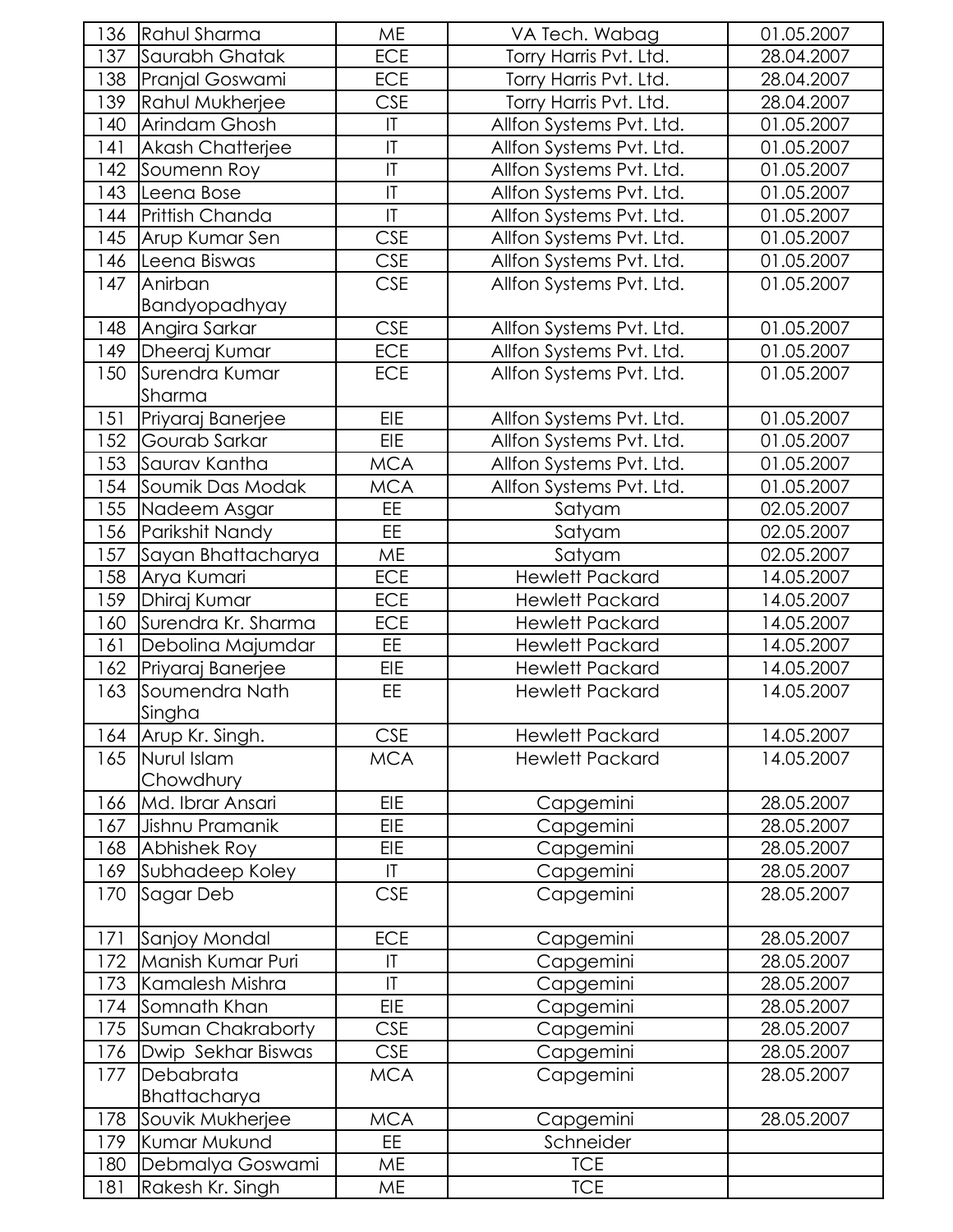| 182 | Ratan Biswakarma        | ME                      | <b>TIL</b>                    |  |
|-----|-------------------------|-------------------------|-------------------------------|--|
| 183 | Subhankar Dey           | <b>ME</b>               | <b>TATA POWER</b>             |  |
| 184 | Pooja Mukherjee         | $\mathsf{I}\mathsf{T}$  | HexawareTechnologies          |  |
| 185 | Arindam Ghosh           | <b>ME</b>               | <b>TRF Limited</b>            |  |
| 186 | Krishanu Mazumder       | <b>ME</b>               | <b>TRF Limited</b>            |  |
| 187 | Ranjan Ghosh            | EE                      | <b>WARTSILA</b>               |  |
| 188 | Anshuman Chatterjee     | <b>ME</b>               | <b>WARTSILA</b>               |  |
| 189 | Mukesh Kumar            | <b>EIE</b>              | <b>WARTSILA</b>               |  |
| 190 | Debjit Mondal           | <b>ME</b>               | <b>WARTSILA</b>               |  |
| 191 | Partho Banerjee         | <b>ME</b>               | <b>WARTSILA</b>               |  |
| 192 | Dipanto Kumar Sen       | <b>ME</b>               | <b>Super Gas</b>              |  |
| 193 | <b>Biswadip Basuray</b> | <b>ME</b>               | ERA Infra Engg. Ltd.          |  |
| 194 | Kaushik Roy             | <b>ME</b>               | Tata Projects Ltd.            |  |
| 195 | Rajib Bhattacharya      | <b>ECE</b>              | Biecco Lawrie Ltd.            |  |
| 196 | Milan Pal               | EE                      | Biecco Lawrie Ltd.            |  |
| 197 | Samrat Upadhyay         | ME                      | <b>PCBL</b>                   |  |
| 198 | Anindya Mukherjee       | <b>ME</b>               | <b>PCBL</b>                   |  |
| 199 | Soham Mitra             | EE                      | <b>PCBL</b>                   |  |
| 200 | Sourav Pradhan          | <b>EIE</b>              | <b>PCBL</b>                   |  |
| 201 | Anirban Mitra           | <b>CSE</b>              | Assurgent Technology Solution |  |
| 202 | Md. Akbar               | <b>CSE</b>              | Assurgent Technology Solution |  |
| 203 | Soumya Subhra Konar     | <b>CSE</b>              | Assurgent Technology Solution |  |
| 204 | Prantick Das            | <b>CSE</b>              | Assurgent Technology Solution |  |
| 205 | Somnath Pal             | <b>CSE</b>              | Assurgent Technology Solution |  |
| 206 | Rajan Kr. Singh         | <b>CSE</b>              | Assurgent Technology Solution |  |
| 207 | Sahil Parveen           | <b>CSE</b>              | Assurgent Technology Solution |  |
| 208 | Monika Vaid             | $\sf I\bar{\sf I}$      | Assurgent Technology Solution |  |
| 209 | Sangeeta<br>Chakraborty | $\mathsf{I}\mathsf{T}$  | Assurgent Technology Solution |  |
| 210 | Rajashree Mondal        | T                       | Assurgent Technology Solution |  |
| 211 | Smita Singh             | $\overline{\mathsf{I}}$ | Assurgent Technology Solution |  |
| 212 | Anwesha Das             | T                       | Assurgent Technology Solution |  |
| 213 | Sayan Kamal             | T                       | Assurgent Technology Solution |  |
|     | Roychowdhury            |                         |                               |  |
| 214 | Sudip Maity             | T                       | Assurgent Technology Solution |  |
| 215 | Supriyo Naskar          | T                       | Assurgent Technology Solution |  |
| 216 | Abhishek Bajoria        | EE                      | Assurgent Technology Solution |  |
| 217 | Tamash Dutta            | EE                      | Assurgent Technology Solution |  |
| 218 | Sailesh Kumar           | EE                      | Assurgent Technology Solution |  |
| 219 | Mousumi Das             | EIE                     | Assurgent Technology Solution |  |
| 220 | Soumi Banerjee          | EIE                     | Assurgent Technology Solution |  |
| 221 | Siddheswar              | <b>EIE</b>              | Assurgent Technology Solution |  |
|     | Bhattacharjee           |                         |                               |  |
| 222 | Pradip Kr. Mondal       | <b>ECE</b>              | Assurgent Technology Solution |  |
| 223 | Pintu De                | <b>MCA</b>              | Assurgent Technology Solution |  |
| 224 | Sujoy Ghosh             | <b>MCA</b>              | Assurgent Technology Solution |  |
| 225 | Sandip Kr. Acharya      | <b>MCA</b>              | Assurgent Technology Solution |  |
| 226 | Sudip Kr. Manna         | <b>ME</b>               | Ambuja Cements                |  |
| 227 | Santosh Thakur          | <b>ME</b>               | Ambuja Cements                |  |
| 228 | Koushik Ghosh           | <b>ME</b>               | Ambuja Cements                |  |
|     |                         |                         |                               |  |